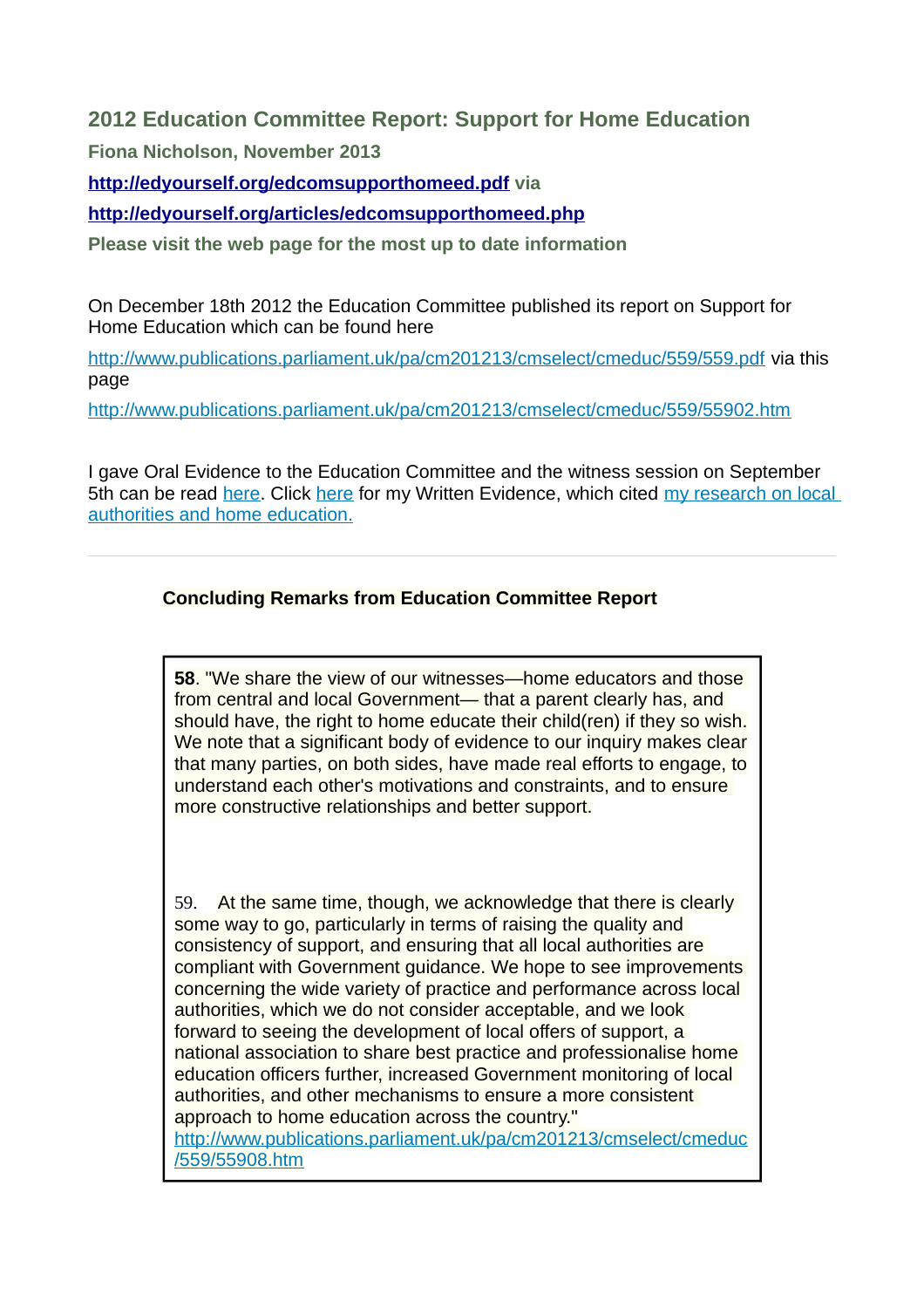# **Recommendations from the Education Committee**

Local authorities have a responsibility to follow the law, and to be seen to do so. Considering evidence that only thirty do not currently have ultra vires statements on their websites, regarding home education, we urge all local authorities to undertake a swift review of their own material, and to ensure that their policies reflect the guidance available. (Paragraph 12)

We believe that the case law definitions of 'suitable' and 'efficient' education are sufficient, and encourage local authorities to use these as required. However, some aspects of existing guidance require clarification, and we recommend that the Department for Education undertake a review of the guidance concerning home education, working with local authorities and home educators to iron out any tensions. (Paragraph 15)

We are pleased to support innovative models such as joint local authority services and associations of home education officers, which aim to share best practice and to achieve more consistency between local authorities with regard to home education. We believe that these models have significant potential to lessen the 'postcode lottery' which was described to us, and we encourage more local authorities, especially smaller ones, to develop shared services, and to join existing networks of home education officers. (Paragraph 20)

The development of a more formalised professional association of, and/or annual conference for, home education officers, driven by those in the profession themselves, could be a welcome step in terms of sharing best practice nationally, and in turn might consider issues such as accreditation and improved training for local authority officers. (Paragraph 21)

We recommend that the Department for Education carry out an audit of local authorities' performance regarding home education, and the information they make available on their websites and elsewhere, and publish the results, ascertaining which local authorities are performing well with regard to home education. We consider that, far from damaging the Government's localism agenda, this review would fit well with the Department for Education's transparency drive. (Paragraph 24)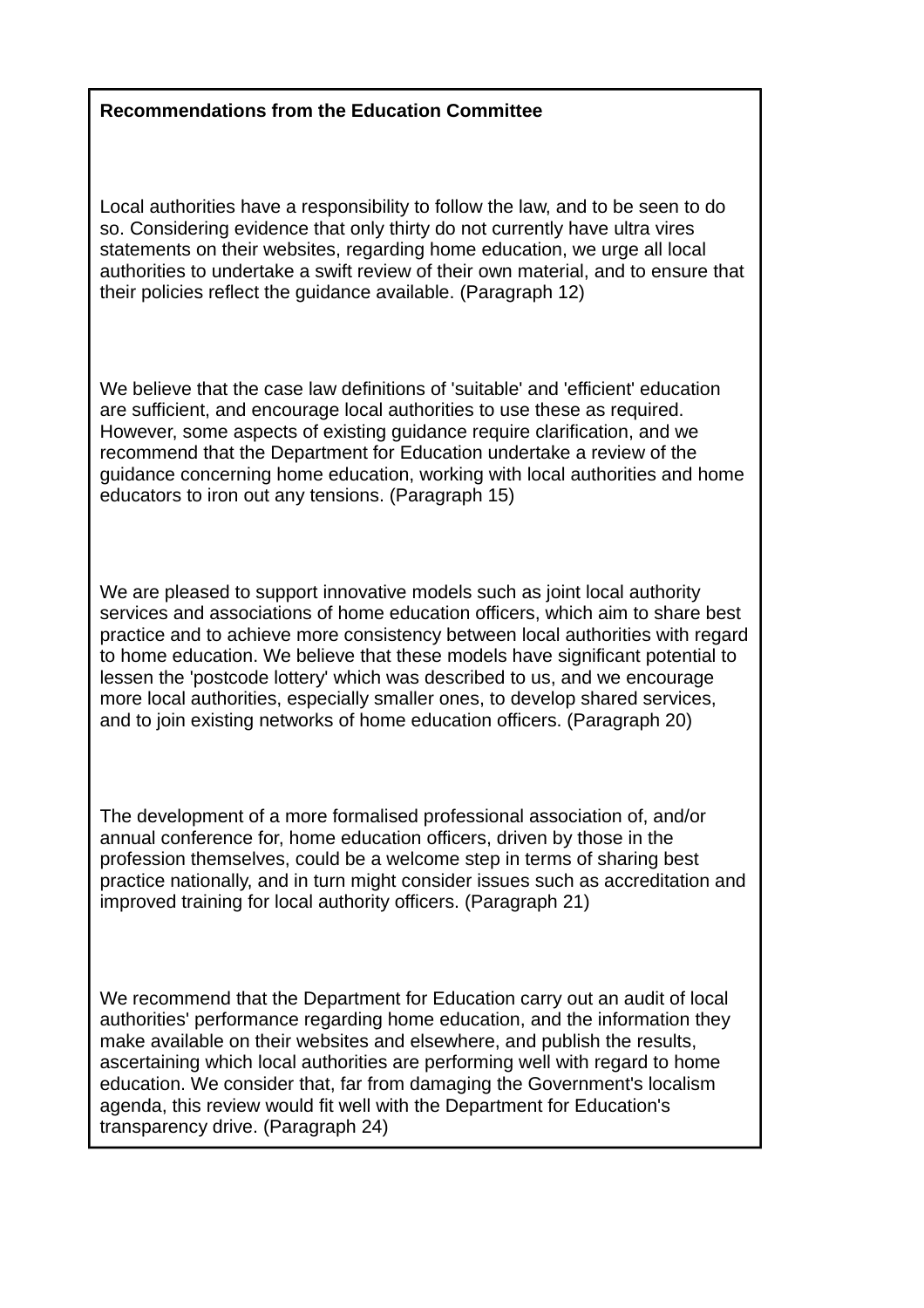The team within which local authority home education officers sit can give out an important message about that authority's view of home education. For example, it is inappropriate for such officers to be located with those working on attendance, children in care or safeguarding. Local authority officers dealing with home education ought to be situated within a dedicated team, or sit within a neutral location such as learning or library services. (Paragraph 28)

Based on the current state of the public finances, and the evidence we have heard from local authorities and home educators, we do not recommend any system-wide changes to financial support for home educators. However, where funding is available, central Government needs to explain better how this can be obtained and utilised. We cannot understand why some local authorities refuse to utilise or claim such funding, and urge those that have done so to change their position. (Paragraph 34)

It does not seem reasonable to us that home educators in some areas have such a struggle accessing examinations centres for their children. We recommend that the Government place a duty on every local authority to ensure access to local centres for home-educated young people to sit accredited public examinations. (Paragraph 43)

As noted previously, we do not believe that the State ought routinely to finance home education. That said, many home educators do contribute to the education system through their taxes, and yet still have to meet the costs of sitting public examinations. We do not consider this to be fair, and therefore recommend that the costs of sitting public examinations be met by the State. The Department for Education should work to establish the appropriate level of entitlement, and to which examinations this ought apply. (Paragraph 44)

We recommend that the Government monitor, as part of the audit previously recommended, local authorities' current provision of advice regarding transitions to further education for home-educated young people. The Government should ensure that local authorities are providing high-quality advice, through their home education services or websites, to those who request support. (Paragraph 46)

We congratulate the Government on [giving further education colleges the power to](http://edyourself.org/articles/WolfReport.php#14-16scollege) [admit 14 to 15-year-olds directly,](http://edyourself.org/articles/WolfReport.php#14-16scollege) and welcome this policy move, which we hope might benefit home educators as well as others. (Paragraph 47)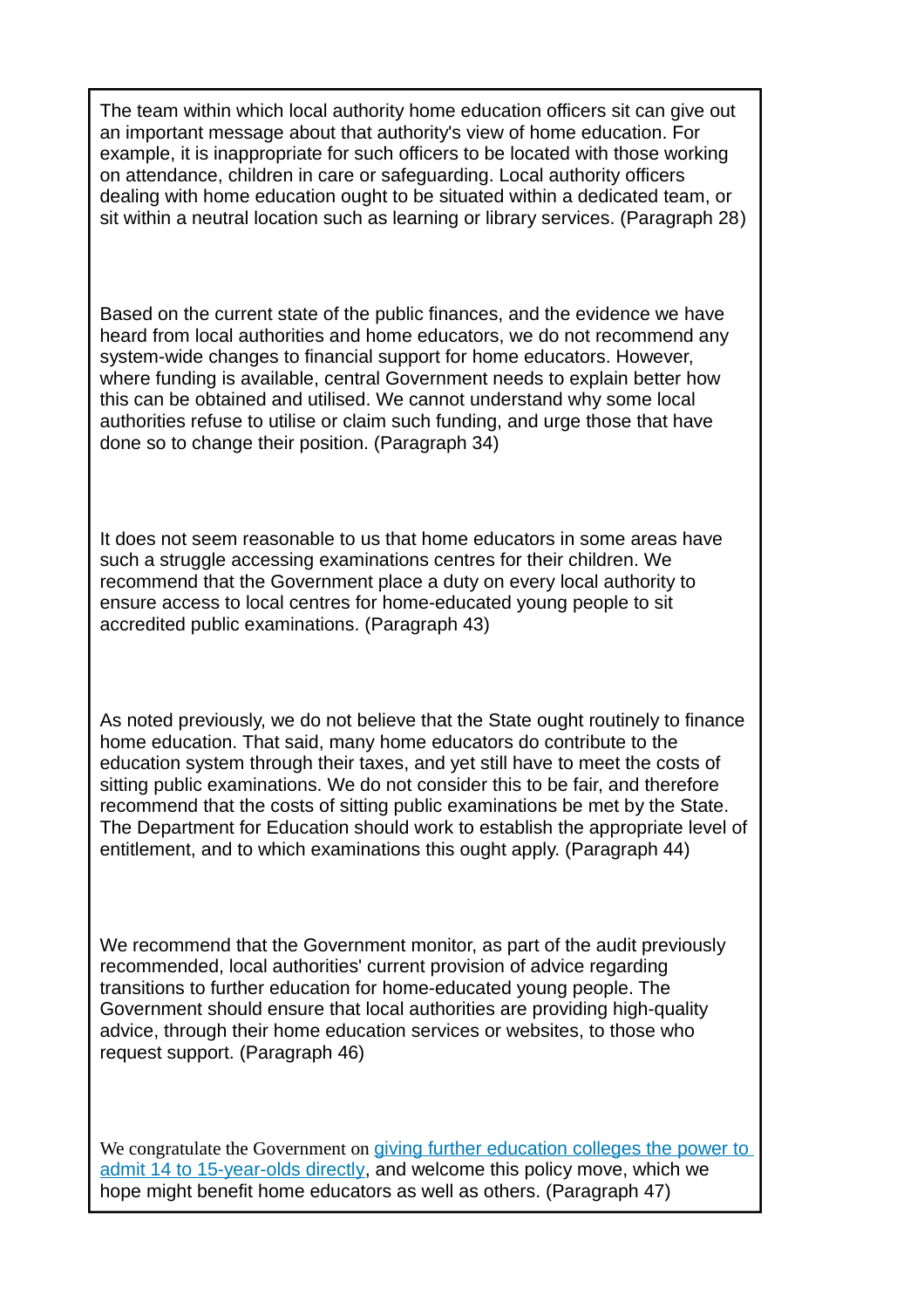Whilst we agree with the Minister's view that local authorities, and not central Government, must be responsible for service provision in their area, we do not consider it acceptable that home-educated young people receive such different levels and quality of support dependent purely upon their postcode.

Local authorities should be expected to produce a **'local offer of support' for home educators**, stating what services are available, how these differ from those for parents of schooled children, and enabling home educators to compare with practice elsewhere.

Critically, local offers must be developed in consultation with home educators and their families. We recommend that the Department for Education support pilots for such a scheme, and play a role in monitoring the quality of local offers and the adherence applied to them by local authorities. (Paragraph 52)

We are pleased that the Minister confirmed, in her evidence to us, that local authorities remain responsible for ensuring that provisions in Statements are met, and were equally pleased that she agreed the issues relating to home-educated young people with SEN or complex health needs, but without Statements, should be investigated.

We look forward to the outcomes of the Department for Education's investigations in this area. In the meantime we urge local authorities to comply with statutory guidance and ensure that home-educated young people with SEN or medical conditions are not being discriminated against. (Para 57)

[http://www.publications.parliament.uk/pa/cm201213/cmselect/cmeduc/559/559](http://www.publications.parliament.uk/pa/cm201213/cmselect/cmeduc/559/55909.htm) [09.htm](http://www.publications.parliament.uk/pa/cm201213/cmselect/cmeduc/559/55909.htm)

### **Government Response to Education Committee Recommendations**

**<http://www.publications.parliament.uk/pa/cm201213/cmselect/cmeduc/1013/1013.pdf> published March 18th 2013**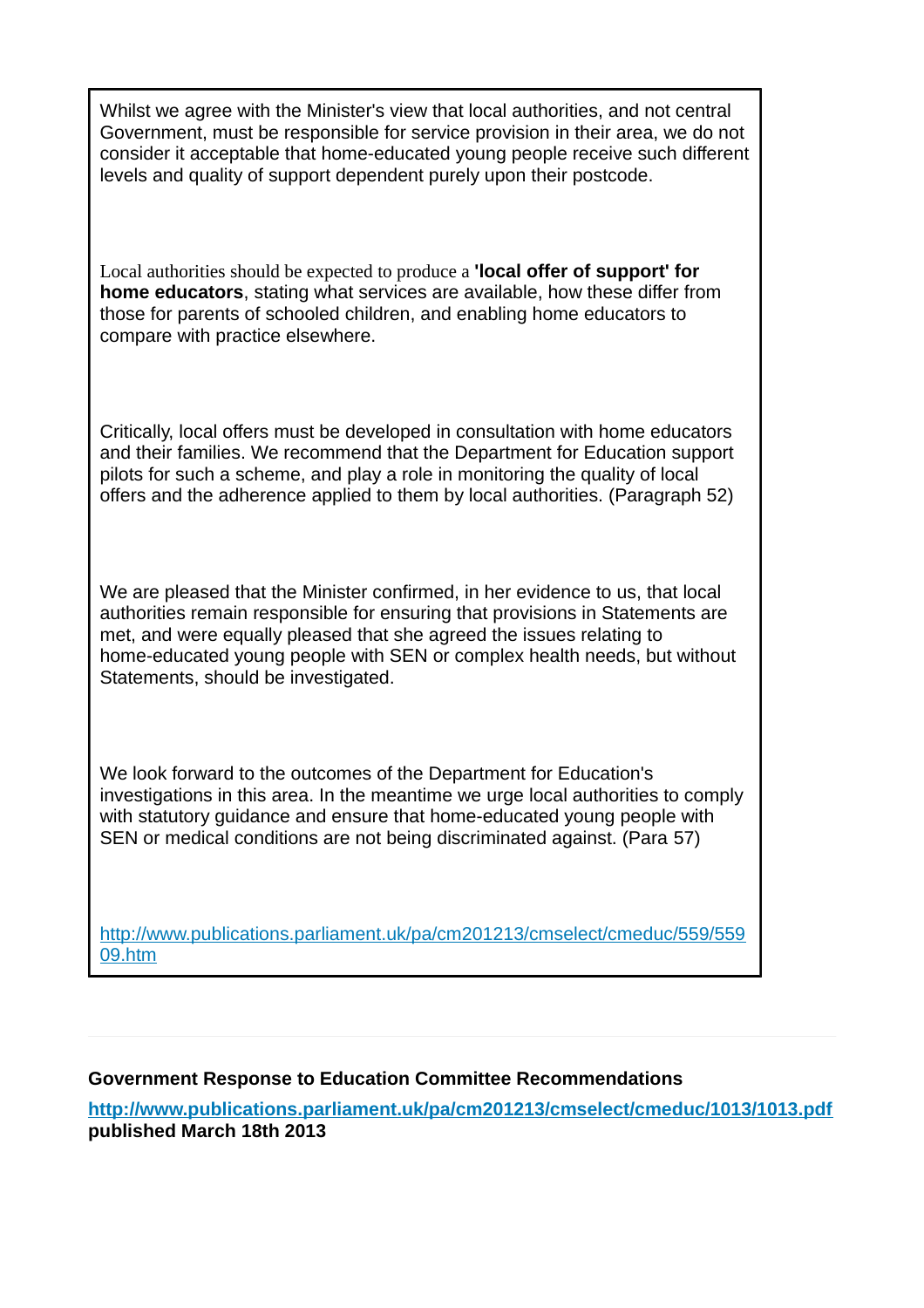#### **Local Authorities**

Local authorities should ensure that their websites do not contain misleading statements about their powers. We have no plans to change the way the current arrangements operate and no plans to amend the guidance on home education that was published by the previous Government. Local authorities must decide their own priorities. Local authorities have much to gain by [learning from the experiences of others.](http://edyourself.org/articles/councilwebpages.php)

Officers with responsibility for home education should be properly trained. We do not think it is for Government to audit local authorities on their performance on home education. Local authorities must decide for themselves the services they offer to home educators.

We agree that the way in which local authorities approach home educators in their area is an important factor in establishing good relationships. Local authorities are responsible for quality assuring any advice they give to home educators. This is a matter for local authorities, not Government.

We agree that home educators and local authorities should work co-operatively to shape the services that the local authority provides. However, it is not the role of Government to monitor those services. Local authorities and home educators should work together to iron out tensions.

# **Direct Funding For College 14-16s**

A new school funding system is being introduced with effect from the financial year 2013-14, and that one of the effects of this is that local authorities will no longer be able to claim funding in respect of specific pupils.

So far as further education is concerned, the Department is moving to [a new system of](http://edyourself.org/articles/WolfReport.php)  [direct funding for places in further education colleges that are being taken up by 14-16](http://edyourself.org/articles/WolfReport.php)  [year olds,](http://edyourself.org/articles/WolfReport.php) including home educated children.

Rather than the local authority claiming funding from the Education Funding Agency, from the academic year 2013/14, the Department will be funding colleges directly for such provision. Therefore there will be no funding for local authorities to claim separately for home educated children. There will be interim arrangements for reimbursing local authorities for expenditure on such places in the financial year 2012-13.

The Government's policy of giving further education colleges the right to admit 14 to 15 year olds directly will ensure that every child has the option of choosing to follow high-quality, specialised vocational courses as well as the critical academic core.

From the academic year 2013/14, colleges will receive funding for these places from the Education Funding Agency just as they do for 16-18 year olds. Local authorities will cease to be funding gatekeepers so accessing further education courses should become easier for home educating parents.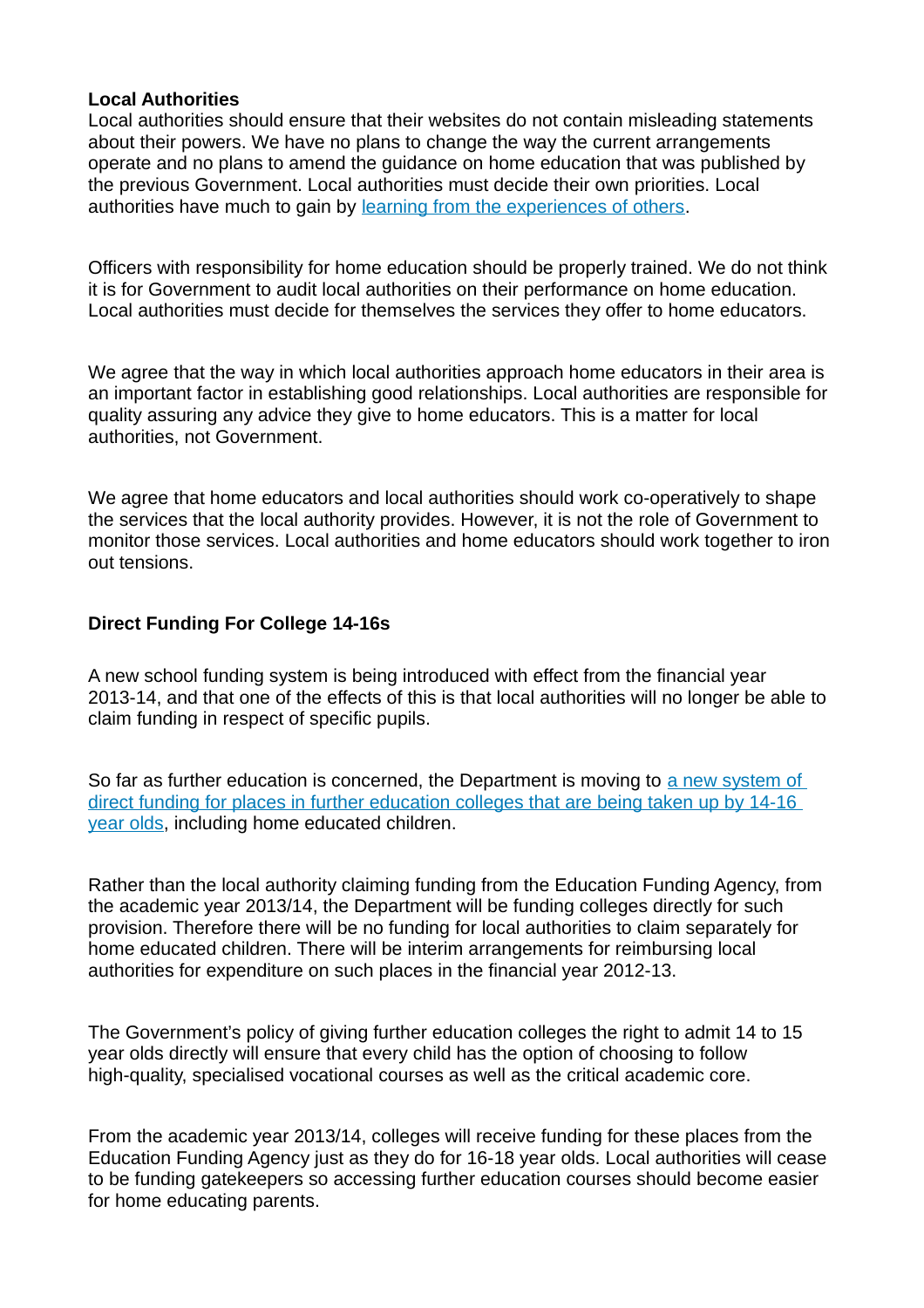#### **SEN**

The special educational needs (SEN) reforms that we are introducing with [the Children](http://edyourself.org/articles/seninchildrenfamiliesbill.php)  [and Families Bill](http://edyourself.org/articles/seninchildrenfamiliesbill.php) aim to benefit all children and young people with SEN, including those who are home educated. Local authorities will remain responsible for ensuring that the SEN of children with Education, Health and Care plans, which will replace statements, are met. We are working with home education representatives to make sure that the statutory guidance in [a new SEN Code of Practice,](http://edyourself.org/articles/newcode.php) which will reflect the provisions of the new Bill, will promote appropriate support for children with SEN, whether they have EHC plans or not.

### **Funding For SEN**

For home educated children with special needs, under the new funding system from April [2013,](http://edyourself.org/articles/funding.php) local authorities will have an identified High Needs Block within their Dedicated Schools Grant to enable them to fund all children and young people in their area, including those home educated where appropriate, who have special educational needs or who require alternative provision from that in schools. The High Needs Block for the financial year 2013-14 is based on past expenditure by the local authority, not on the number of pupils funded. The Department is writing to local authorities with an updated explanation of how funding works in relation to home educated pupils.

### **Access To Exams**

We understand that some home educators can find it difficult to access examinations centres for their children. The Department will continue to encourage maintained schools and further education colleges to provide facilities for young people who are home educated to sit their examinations.

We will also encourage exam boards to continue to assist private candidates where they can by providing candidates with any information they hold on examination centres that are known to accept private candidates. As well as this the Department also provides relevant training, advice and support to examination officers. [Guidance to examination](http://media.education.gov.uk/assets/files/docx/a/accepting%20private%20candidates%20ta.docx)  [officers on tackling the obstacles associated with accepting private candidates](http://media.education.gov.uk/assets/files/docx/a/accepting%20private%20candidates%20ta.docx) is also [available on the DfE website.](http://www.education.gov.uk/schools/teachingandlearning/qualifications/examsadmin/b00197212/examcycle/planning)

However, it is important to be clear that schools and colleges are under no obligation to provide examination facilities for candidates who are not on their roll. The Government believes that individual institutions are best placed to make decisions about how to manage their own examinations themselves. Therefore the Government does not plan to place a duty on local authorities to ensure access to examination centres for home educated students.

### **Funding For Exams**